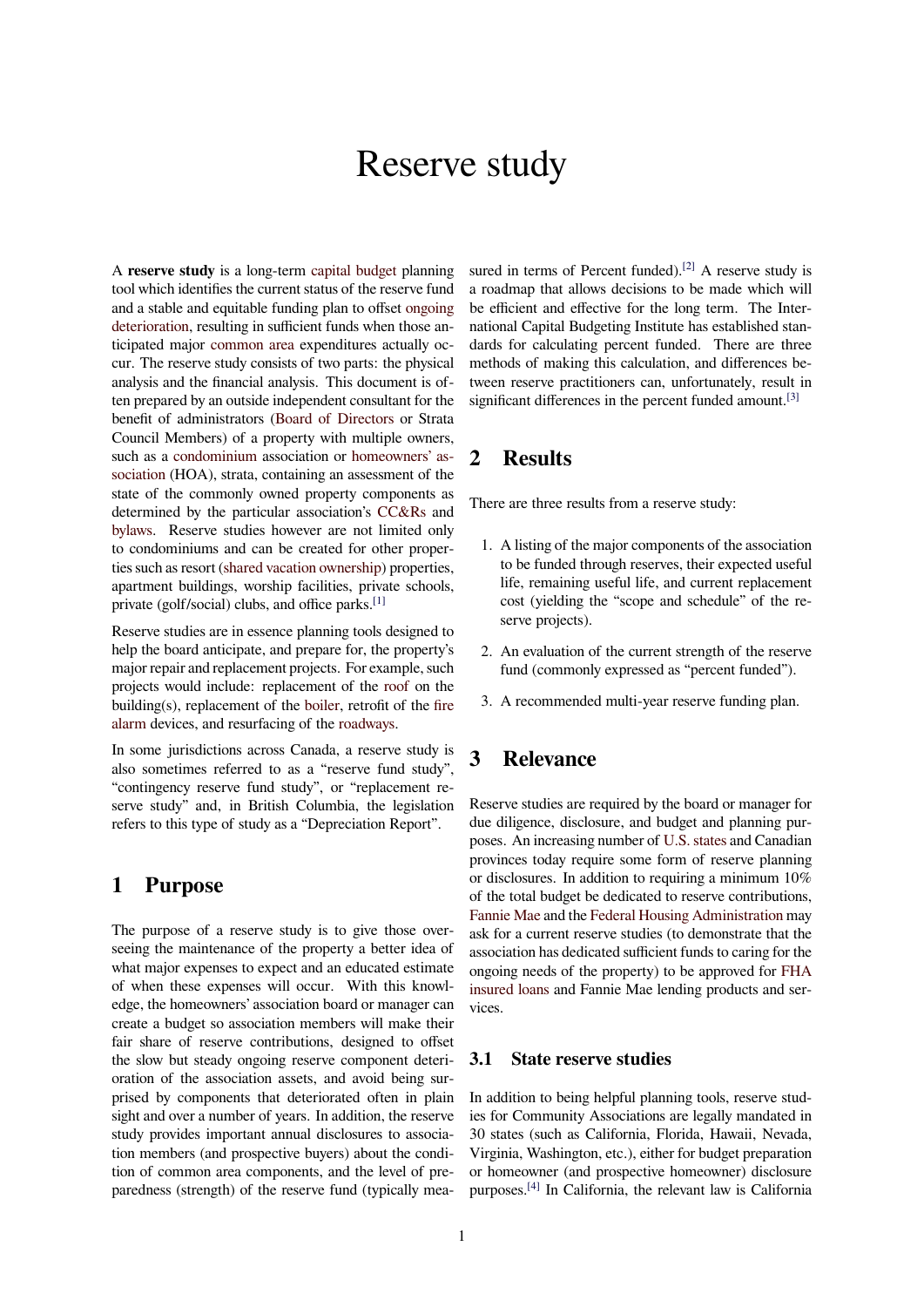Civil Code 5300.[5] In California, the law requires an annual reserve study Update, with that update prepared on the basis of a "diligent visual site inspection" at least every third year.[6] With the passing of SB 278 in 2010, the state of Utah als[o re](#page-3-2)quires condominium and community associations to conduct and review reserve studies on a periodic basis.[7] reserve contributions are often one of an association['s](#page-3-3) largest budget line items (often 15-40% of the total budget), and the reserve fund is typically the association's largest financial asset. This means annual review of rese[rve](#page-3-4) contributions and annual disclosure of the status of the reserve fund are prudent.

The State of Nevada has adopted specific statutes related to reserve studies, which are set forth in NRS 116. These statutes also require that reserve preparers in Nevada be registered and background checked by the State Department of Real Estate.[8]

## **3.2 Internatio[na](#page-3-5)l Capital Budgeting Institute**

The International Capital Budgeting Institute (ICBI)<sup>[9]</sup> announced the adoption of new professional reserve study standards effective April 16, 2015. These standards, known as Generally Accepted Reserve Study Principles and Generally Accepted Reserve Study Standards, r[ep](#page-3-6)resent the culmination of a year-long effort by ICBI to provide standards for reliable, consistent reserve studies for the community association and timeshare industries. These standards represent the biggest change in the reserve study process in twenty years and will result in better reliability and consistency of reporting in reserves. ICBI president Gary Porter formed a team of 16 industry professionals from six countries for this process. The ICBI standards committee included a broad spectrum of industry professionals that were able to provide a perspective reflecting all stakeholders in the industry. These are truly global standards and are already being applied in several countries. The primary differences of the new ICBI standards as compared to previously existing standards are best summarized in four broad categories:

1) A more comprehensive definition of components – The standards expand and clarify the definition of components to reflect the true maintenance responsibility of the association. This results in greater consistency and reliability in reserve studies. 2) A more definitive description of service levels – ICBI provides for three service levels; independent study, reserve management plan (collaborating with the association), and consulting. 3) A requirement for consistent calculations – ICBI standards establish requirements for consistent calculation methods and software capable of making accurate calculations. Standards also require consistent terminology definitions. 4) A consistent and uniform approach to reporting on reserve studies – ICBI standards require specific, consistent reporting formats on a summary basis, generally with a

report of no more than 20 pages. Supplemental schedules providing the detail are generally separated from the basic report.

The result to the public is a reliability and uniformity that benefits all users of reserve studies.

### **3.3 US FHA**

On June 30, 2011, the Department of Housing and Urban Development published Mortgagee Letter 2011-22, which made reserve studies mandatory for all new condominium conversions applying for FHA insured loans approval, including gut [and non-gut rehabilitation con](https://en.wikipedia.org/wiki/United_States_Department_of_Housing_and_Urban_Development)[versions. This ne](https://en.wikipedia.org/wiki/United_States_Department_of_Housing_and_Urban_Development)w guideline went into effect September 1, 2011. Condominiums must demonstrate that at least 10% of the yearly assessmenti[ncome be dedicated](https://en.wikipedia.org/wiki/FHA_insured_loan) towards reserve contributions. The FHA enforces the 10% budget line item requirement nationally by prohibiting lending in developments that are non-compliant with this requirement.<sup>[10]</sup> Additionally, Mortgagee Letter 2011-22 stipulates all other condominiums requesting FHA project approval may be required to submit a current (completed within the last 24 months) reserve study at their discretion or [whe](#page-3-7)never financial documents do not appear to meet sufficient funding requirements of the condominium association.[11]

#### **3.4 Fannie Mae**

On December 1, 2010, Fannie Mae published Announcement SEL 2010-16. The new guidelines outlined in the announcement went into effect March 1, 2011. The guidelines made reserve studies mandatory for all newly converted, non-gut rehabilitation condominium developments to be eligible Fannie Mae project approval.<sup>[12]</sup> All other types of condominiums have the option to submit a compliant reserve study or must add a budget line item for reserves equal to 10% of the yearly assessment income.

#### **3.5 Canada**

In Canada the legislation governing condominium and strata corporations is provincial. The are no national standards conducting reserve professionals with respect to conduct, reporting, methodology, calculation formula other than those of specific professional organizations. The absence of a national organization of reserve planner professionals has resulted in reserve study reports containing vital financial information being prepared using simplistic spread sheet applications and forecasts which are not compliant with financial reporting requirements of Financial Reporting & Assurance Standards Canada.<sup>[13]</sup>

A Reserve fund study is a financial document which is likely to be reviewed by an auditor and must meet these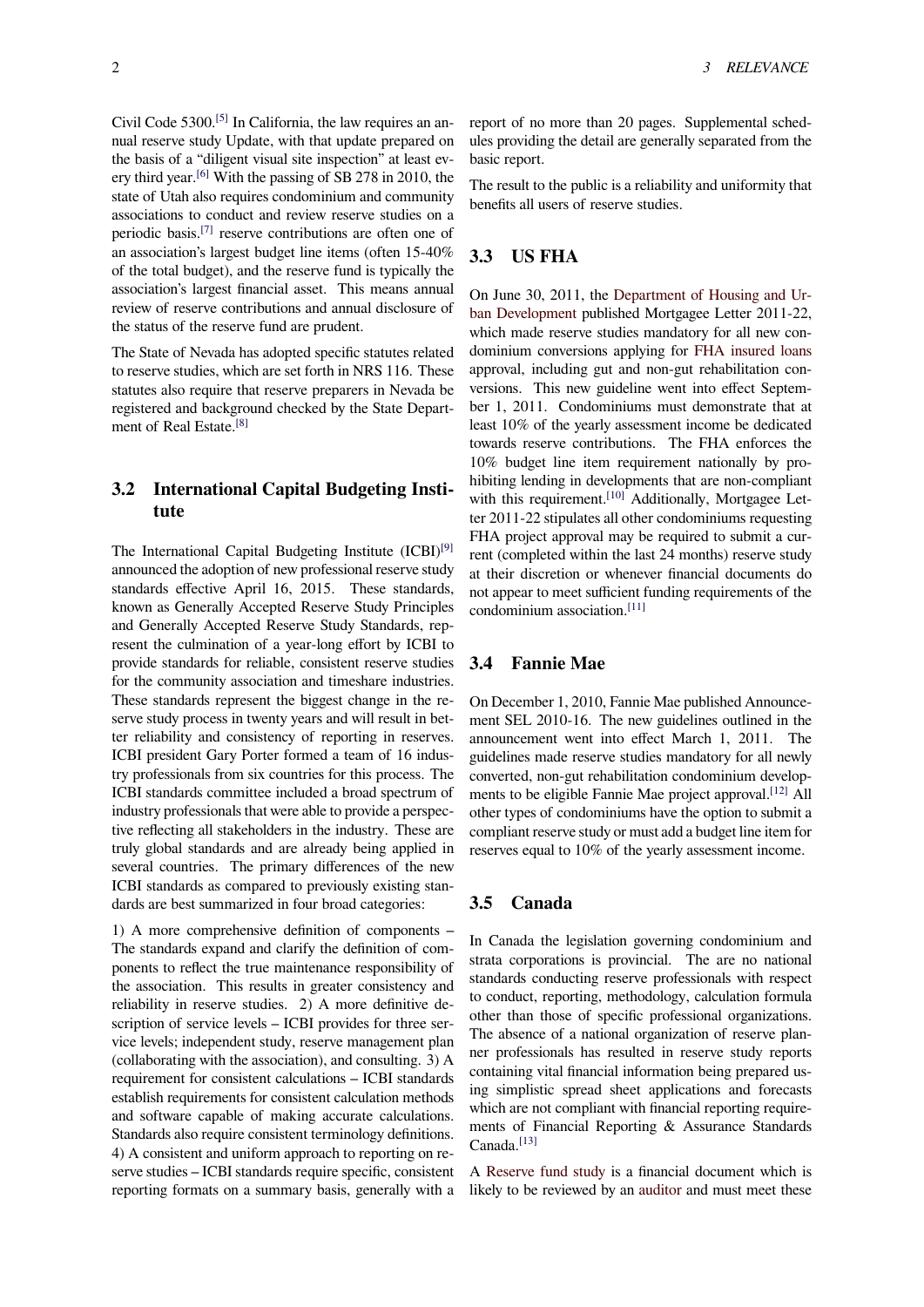standards. The reserve fund study also requires technical expertise with respect to building structure and systems. It is for this reason that these reports are primarily prepared by engineers, architects, appraisers, building inspectors etc. The Capital Budgeting process with respect to reserve management planning has clarified in the International Capital Budgeting Institutes (ICBI) Generally Accepted R[eserve Stu](https://en.wikipedia.org/wiki/Engineer)d[y Standard](https://en.wikipedia.org/wiki/Architect)s [published](https://en.wikipedia.org/wiki/Appraiser) [April 2015.](https://en.wikipedia.org/wiki/Building_inspector)[14]

The ICBI reserve study standards are very specific with respec[t to the information to be contained in the](https://en.wikipedia.org/wiki/International_Capital_Budgeting_Institute) report [and the calculation methods used in providing](https://en.wikipedia.org/wiki/Generally_Accepted_Reserve_Study_Standards) financial forecasts. The standards are also specific as to the software used to create the financial forecasts. A reserve professional providing reserve study/depreciation reports which comply with these standards must use the formulas provided by ICBI.

Associated Reserve Planners of Canada Inc. (ARPC)<sup>[15]</sup> is a national group of reserve study providers of various vocations and professional designations. ARPC members have adopted the ICBI standards and incorporated them [into the reserve management planning pr](https://en.wikipedia.org/wiki/Associated_Reserve_Planners_of_Canada)ocess. All m[em](#page-3-9)bers use Reserve Fund Analysis software RFA Pro<sup>[16]</sup> as it has been independently audited by a national accounting firm and meets all the requirements of the ICBI Generally Accepted Reserve Study Standards. Report templates and all financial reports as required [by the stan](https://en.wikipedia.org/wiki/RFA_Pro)[dar](#page-3-10)ds are included in the RFA Pro analysis system.

# **4 Funding methods and objectives**

There are several reserve study funding methods and goals. These methods may be used to develop a funding strategy that corresponds with the risk tolerance of the community. In National reserve study Standards terminology, $[17]$  there are two basic funding Methods: "Cash Flow" or "Straight Line". In the same National reserve study Standard terminology, there are four funding objectives: Full funding, threshold funding, baseline funding, and [sta](#page-3-11)tutory funding. Due to its greater computational flexibility and its ability to allow the user to focus on and achieve any of the four funding Objectives, the "Cash Flow" Method has seen significant growth in popularity.[18]

- *•* "Straight Line Funding" utilizes a methodology in which funds are allocated on a per component basis. S[traig](#page-3-12)ht Line funding corresponds to depreciating components in even increments throughout the life of the component.  $[19]$  The book value is offset with reserve funds to maintain a full value for the property.[20] It is "Full Funding".
- *•* "Baseline funding" de[scri](#page-3-13)bes the objective to have sufficient reserves on hand to never completely run out of [mone](#page-3-14)y. This is sometimes described as a

"cash-positive" plan. With less cash in reserves ondeposit, associations with a baseline funding objective have higher instances of special assessments and/or deferred maintenance.[21]

- "Threshold funding" describes an objective chosen by the board other than the 100% (full funding) level or just staying cash-positive ([base](#page-4-0)line funding). This may be a specific percent funded target or a cash balance target. Threshold funding is often a value chosen in between full funding and baseline funding.
- *•* "Statutory funding" describes the pursuit of an objective as described or required by local laws or codes.

All funding objectives are designed to meet exactly the same expenses outlined in the reserve component list. Thus the expenditures are identical, only the size of the reserve fund through the years is different. This means the size of reserve contributions between different reserve funding objectives is relatively small (typically only  $10-15%$ ).

# **5 Qualifications & Levels of Service**

Reserve studies can be created by volunteer board members, their professional managers, obtained through a variety of professionals specializing in the preparation of reserve studies, or large architectural or engineering firms who complete reserve studies as a small aspect of their larger business. Recently, certification criteria have been created to allow for a more ordered system of identifying those individuals who have been specifically trained in the creation of reserve studies. One such certification, that of Reserve Specialist (RS), is available through the Community Associations Institute (CAI). To obtain this certification, candidates must have prepared at least 30 reserve studies within the past 3 calendar years, hold a bachelor's degree in construction management, architec[ture, or engineering \(or somethin](https://en.wikipedia.org/wiki/Community_Associations_Institute)g equivalent based on experience and education), and complied with various other rules and codes of conducts.[22]

Another credential is the Professional Reserve Analyst (PRA), created and promoted by the reserve study industry's own trade organization, the Association of Professional Reserve Analysts (AP[RA\).](#page-4-1)[23] The PRA was the first accrediting body for Reserve Professionals. The PRA credential is similar in that it takes years, demonstrated experience, and compliance with standardized terminology to obtain although the e[xper](#page-4-2)ience levels are a bit higher than that required for the RS and their efforts include studies both inside and outside of the homeowner association industry. APRA also requires its PRAs to maintain proficiency with continuing education.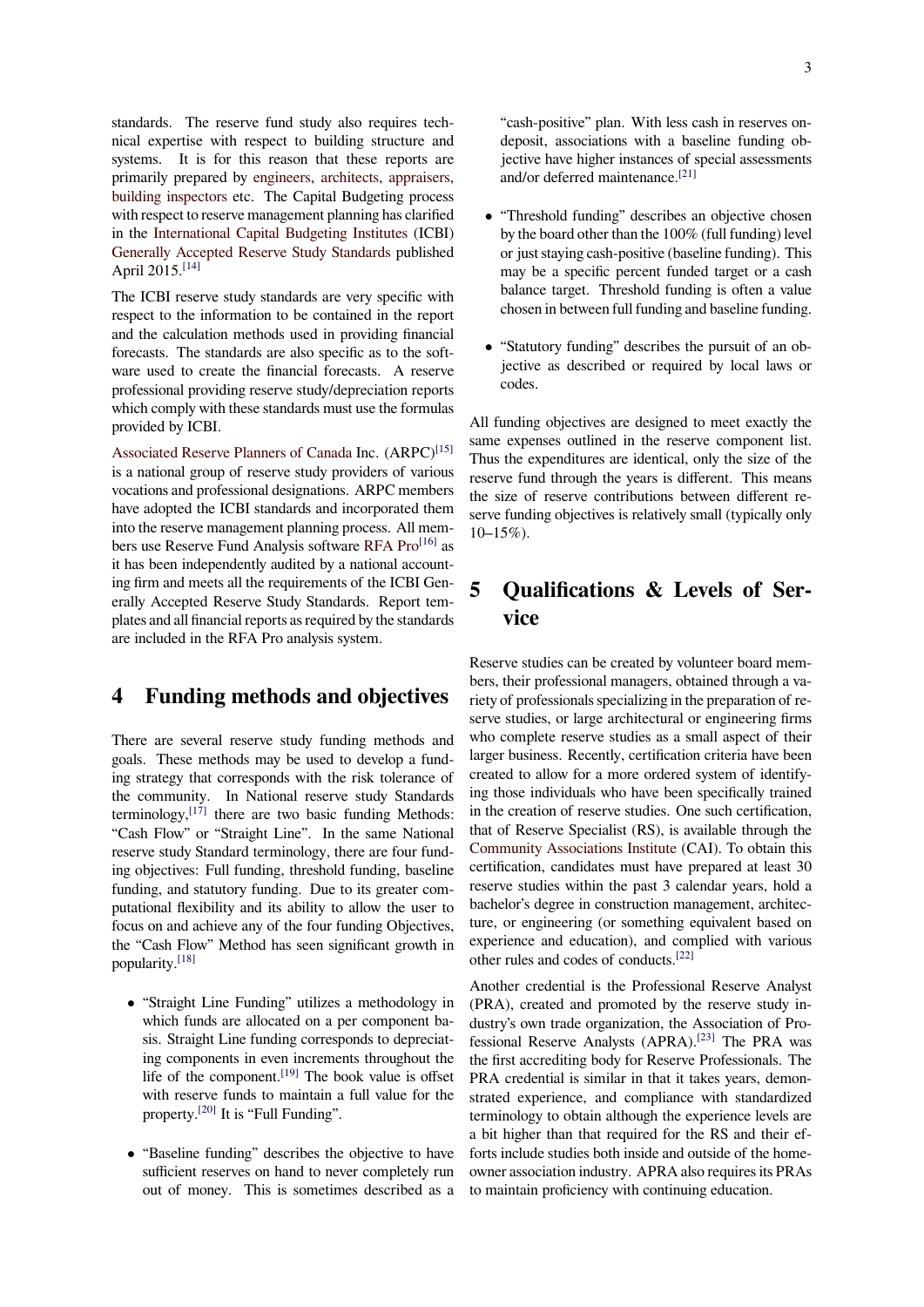In Canada there are several designations and training programs. The Real Estate Institute of Canada (REIC) offers the Certified Reserve Planner (CRP) program, which is the only nationally accepted specialty designation listed in provincial (some provinces) legislation as qualified. Members of the Appraisal Institute of Canada (AIC) must use the methodology and standards of the REIC program if they wish to complete the report. This includes preparing a Benchmark Analysis and rating the reserve fund as a percent funded.

The Canadian National Association of Real Estate Appraisers(CNAREA)offers the Designated Reserve Planner (DRP) program to designated appraiser members since 2012. The DRP designation requires demonstrated experience and compliance with standardized terminology and methodology to obtain. All DRP designated planners are required to use the RFA Pro Reserve Fund Analysis software or provide a quality assurance report of their chosen calculation methods. Applied Science Technologists & Technicians of British Columbia (ASTTBC) offers the Registered Reserve Fund Analysts (RRFA) training program to Home inspectors, as home inspectors are restricted from completing Depreciation Reports / Reserve Studies in their bylaws. As of 2013, Sauder School of Business Real Estate Division is offering the first of 2 courses towards a certification called the Reserve Fund Planning Program (RFPP), but yet no trade group has recognized this designation.

There are three types of reserve studies based on standards set by the Association of Professional Reserve Analysts and Community Associations Institute, differing in how exhaustively the Physical Analysis is conducted. These three types of reserve studies allow the association to select the "Level of Service" appropriate to their current budget preparation and disclosure needs. Listed beginning with the most exhaustive, they are:

- 1. **"Full" reserve study** (creation of the reserve study, involving creation of the component list, measuring/quantifying all reserve components, and development of the Useful Life, Remaining Useful Life, and Current Replacement Cost based on a diligent, visual on-site inspection). Note that for most associations, a "Full" reserve study only needs to be done once. After a "Full" reserve study has been done, in subsequent years the association can choose between the two reserve study update options shown below:
- 2. **"Update With-Site-Visit" reserve study** (an update of an existing reserve study involving a diligent visual on-site inspection, but presuming that all components have been properly identified and quantified). This type of update is often performed every two to five years.
- 3. **"Update No-Site-Visit" reserve study** (an update of an existing reserve study without a site inspec-

tion, done by client interviews and interviews with knowledgeable vendors and service providers). This type of update is typically performed in the years inbetween With-Site-Visit updates.

Note that the International Capital Budgeting Institute's (ICBI) Generally Accepted reserve Study Standards issue in April 2015 provide differing views than those presented above. ICBI agrees with the three TYPES of reserve studies identified above (Full reserve study, Update with On Site Analysis reserve study, and Update without Site Analysis reserve study), but differs in stating that these represent "types of engagements," not levels of service. ICBI has identified three levels of service which are (1) Independent reserve study, (2) Reserve management plan, and (3) Consulting.

# **6 References**

- [1] http://www.reservestudy.com/ frequently-asked-questions
- [2] http://www.reservestudy.com/ [why-percent-funded-should-m](http://www.reservestudy.com/frequently-asked-questions)atter-to-you
- <span id="page-3-0"></span>[3] [http://www.reservestudyusa](http://www.reservestudy.com/frequently-asked-questions).com/ reserve-study-information/books-a-articles/ [197-new-views-on-percent-funded](http://www.reservestudy.com/why-percent-funded-should-matter-to-you)
- <span id="page-3-1"></span>[4] [http://www.reservestudy.com/legi](http://www.reservestudyusa.com/reserve-study-information/books-a-articles/197-new-views-on-percent-funded)slation
- [5] [http://law.onecle.com/california/civil/5300.h](http://www.reservestudyusa.com/reserve-study-information/books-a-articles/197-new-views-on-percent-funded)tml
- [6] [http://law.onecle.com/california/civ](http://www.reservestudyusa.com/reserve-study-information/books-a-articles/197-new-views-on-percent-funded)il/5550.html
- [7] [http://reservestudygroup.com/law](http://www.reservestudy.com/legislation)
- <span id="page-3-3"></span><span id="page-3-2"></span>[8] [http://www.reservestudy.org/category/](http://law.onecle.com/california/civil/5300.html) [reserve-study/reserve-study-laws-in-united-state](http://law.onecle.com/california/civil/5550.html)s/ [reserve-study-laws-in-nevada/](http://reservestudygroup.com/law)
- <span id="page-3-4"></span>[9] [http://www.capitalbudgeting.org](http://www.reservestudy.org/category/reserve-study/reserve-study-laws-in-united-states/reserve-study-laws-in-nevada/)
- <span id="page-3-5"></span>[10] ["Condo reserve studies".](http://www.reservestudy.org/category/reserve-study/reserve-study-laws-in-united-states/reserve-study-laws-in-nevada/)
- [11] ["Condo reserve studies: 2011 R](http://www.reservestudy.org/category/reserve-study/reserve-study-laws-in-united-states/reserve-study-laws-in-nevada/)egulatory Changes.".
- <span id="page-3-6"></span>[12] [https://www.efanniemae.com/sf/](http://www.capitalbudgeting.org/)guides/ssg/annltrs/pdf/ [.../sel1016.pdf](http://strategicinspections.com/services/reserve-studies/) (PDF file)
- <span id="page-3-7"></span>[13] [http://www.frascanada.ca/](http://www.strategicinspections.com/blog/)
- [14] [http://www.capitalbudgeting.org/](https://www.efanniemae.com/sf/guides/ssg/annltrs/pdf/.../sel1016.pdf)
- [15] [http://arpc.ca/](https://www.efanniemae.com/sf/guides/ssg/annltrs/pdf/.../sel1016.pdf)
- [16] [http://rfapro.ca/](http://www.frascanada.ca/)
- <span id="page-3-8"></span>[17] [http://www.caionline.org/about/d](http://www.capitalbudgeting.org/)esignations\_rs.cfm
- <span id="page-3-9"></span>[18] [http://www.res](http://arpc.ca/)ervestudy.com/ [why-straight-lin](http://rfapro.ca/)e-or-cash-flow-is-the-wrong-question
- <span id="page-3-11"></span><span id="page-3-10"></span>[19] [Depreciation#Straight-line depreciation](http://www.caionline.org/about/designations_rs.cfm)
- <span id="page-3-14"></span><span id="page-3-13"></span><span id="page-3-12"></span>[20] [http://reserveanalyst.com/Fund](http://www.reservestudy.com/why-straight-line-or-cash-flow-is-the-wrong-question)ing\_Stratigies.html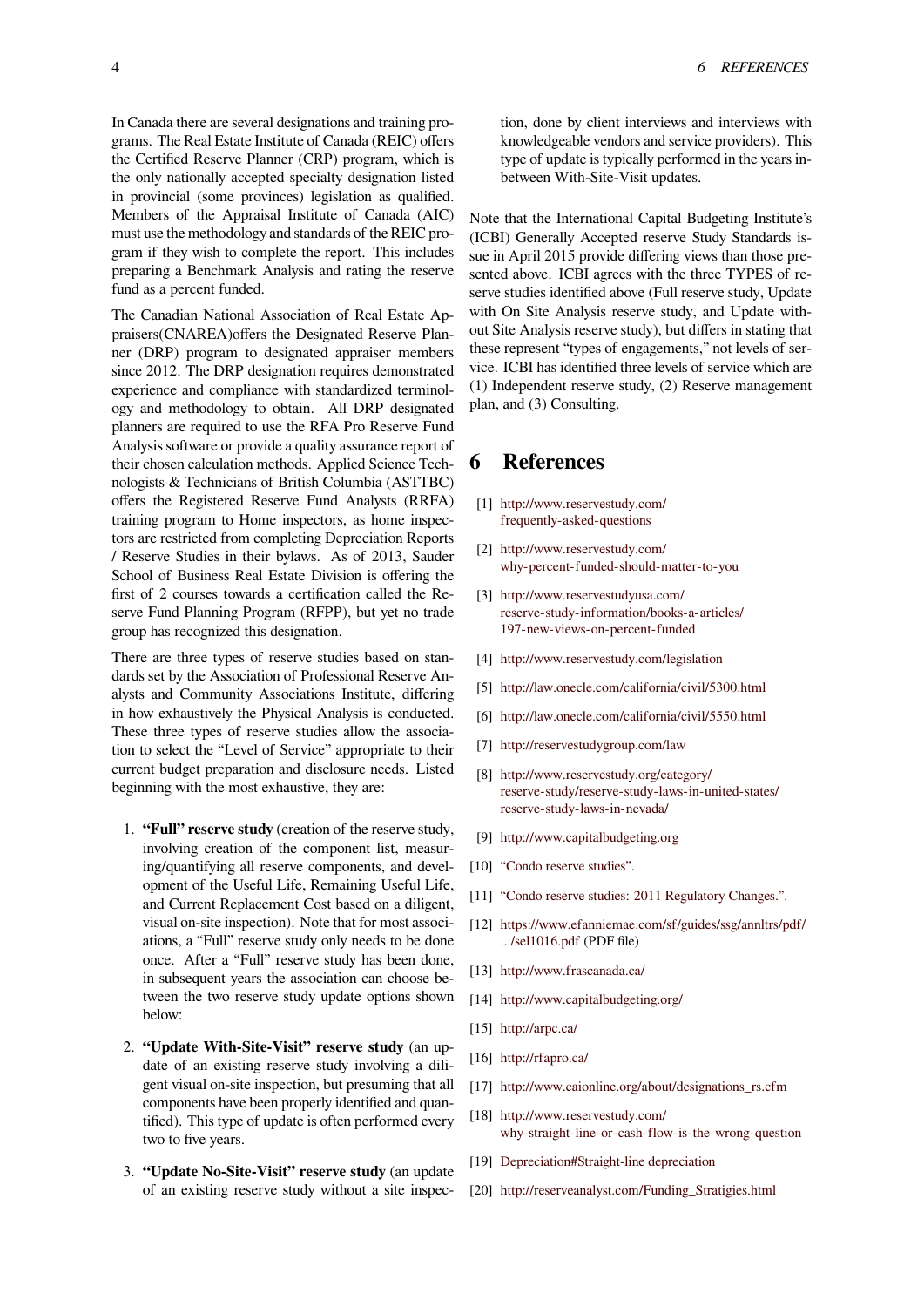- [21] http://www.arpc.ca/Resource\_Library.html
- [22] http://www.caionline.org/about/designations\_rs.cfm
- <span id="page-4-2"></span><span id="page-4-1"></span><span id="page-4-0"></span>[23] http://www.apra-usa.com